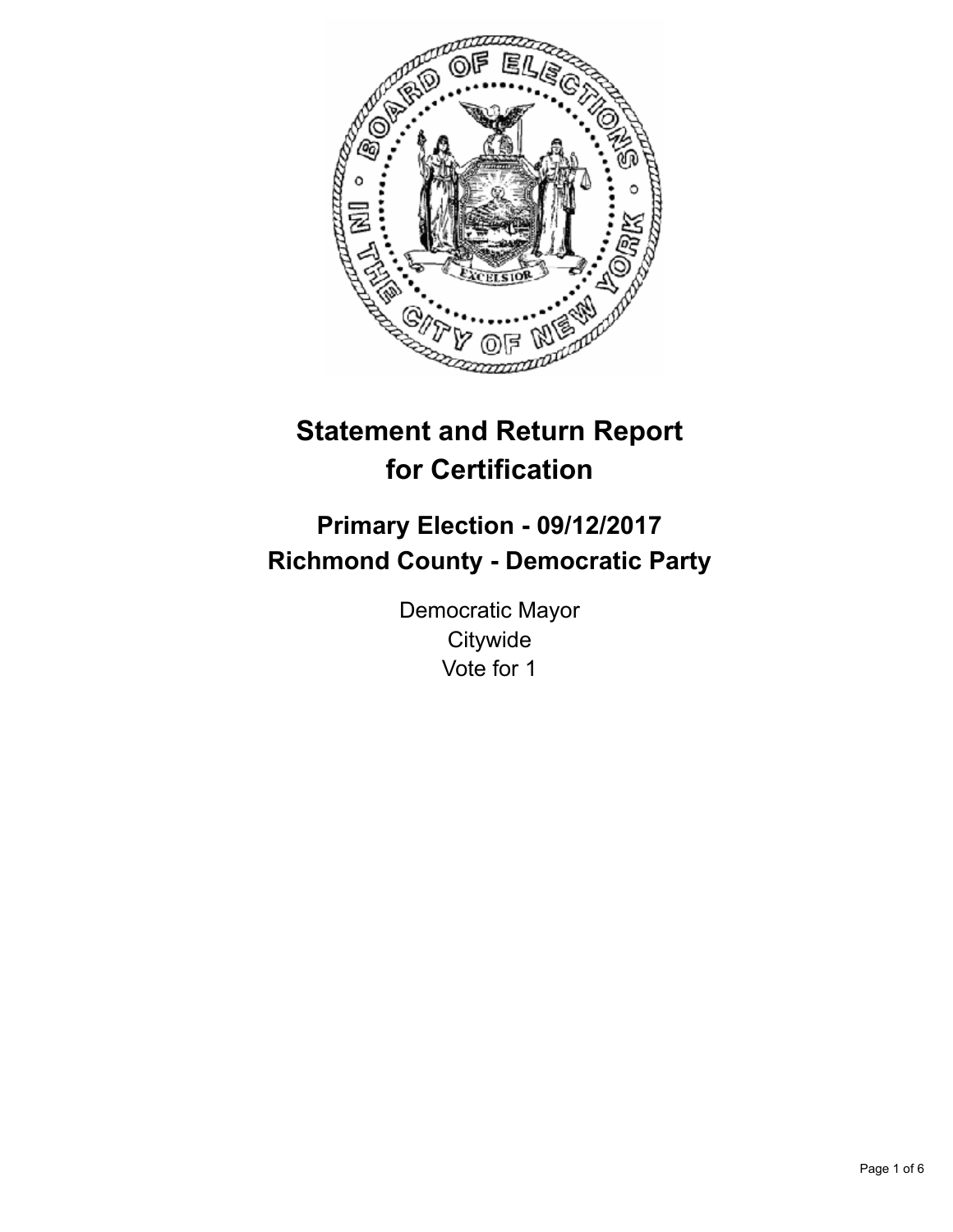

### **Assembly District 61**

| PUBLIC COUNTER                                           | 6,741          |
|----------------------------------------------------------|----------------|
| MANUALLY COUNTED EMERGENCY                               | 0              |
| <b>ABSENTEE / MILITARY</b>                               | 453            |
| <b>AFFIDAVIT</b>                                         | 29             |
| <b>Total Ballots</b>                                     | 7,223          |
| Less - Inapplicable Federal/Special Presidential Ballots | 0              |
| <b>Total Applicable Ballots</b>                          | 7,223          |
| <b>MICHAEL TOLKIN</b>                                    | 250            |
| <b>SAL F. ALBANESE</b>                                   | 1,456          |
| <b>RICHARD S. BASHNER</b>                                | 119            |
| <b>ROBERT GANGI</b>                                      | 113            |
| <b>BILL DE BLASIO</b>                                    | 5,052          |
| ABIGAIL HART (WRITE-IN)                                  | 1              |
| <b>BARACK OBAMA (WRITE-IN)</b>                           | 1              |
| <b>BO DIETL (WRITE-IN)</b>                               | 5              |
| DEBORAH L. ROSE (WRITE-IN)                               | $\mathbf{1}$   |
| JAMES ODDO (WRITE-IN)                                    | 2              |
| JEREMY BALLOONS (WRITE-IN)                               | $\mathbf{1}$   |
| MADELIN MUNOZ (WRITE-IN)                                 | $\mathbf{1}$   |
| MICHAEL R. BLOOMBERG (WRITE-IN)                          | 1              |
| NICOLE MALLIOTAKIS (WRITE-IN)                            | 18             |
| RAYMOND PETERSON (WRITE-IN)                              | $\mathbf{1}$   |
| ROBERT HOLST (WRITE-IN)                                  | $\mathbf{1}$   |
| RUDOLPH GUILIANI (WRITE-IN)                              | 1              |
| TERRANCE THORNTON (WRITE-IN)                             | 1              |
| THOMAS ANNARUMMA (WRITE-IN)                              | $\mathbf{1}$   |
| UNATTRIBUTABLE WRITE-IN (WRITE-IN)                       | 5              |
| UNCOUNTED WRITE-IN PER STATUTE (WRITE-IN)                | $\overline{2}$ |
| <b>Total Votes</b>                                       | 7,033          |
| Unrecorded                                               | 190            |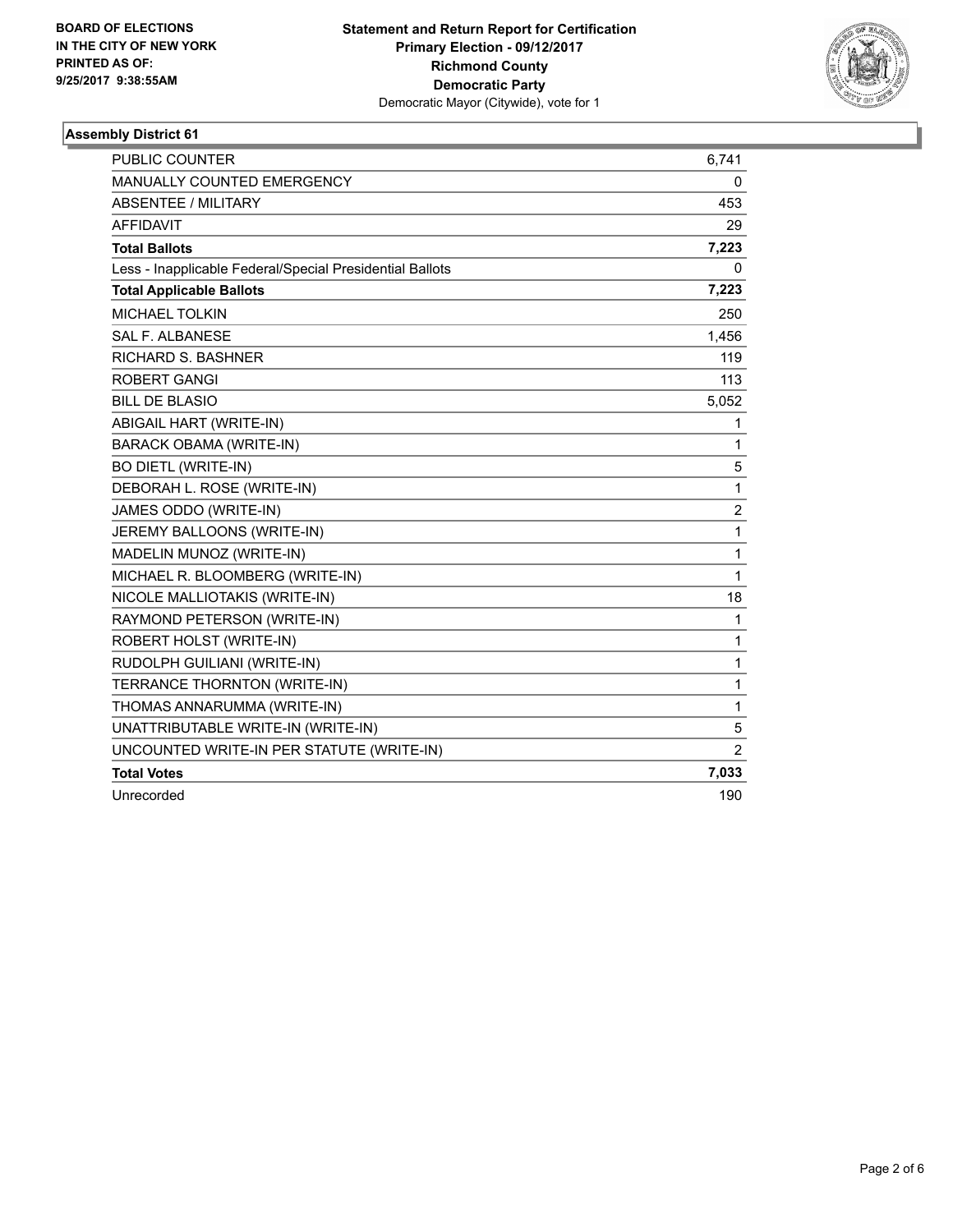

#### **Assembly District 62**

| <b>PUBLIC COUNTER</b>                                    | 2,005 |
|----------------------------------------------------------|-------|
| <b>MANUALLY COUNTED EMERGENCY</b>                        | 0     |
| <b>ABSENTEE / MILITARY</b>                               | 170   |
| <b>AFFIDAVIT</b>                                         | 4     |
| <b>Total Ballots</b>                                     | 2,179 |
| Less - Inapplicable Federal/Special Presidential Ballots | 0     |
| <b>Total Applicable Ballots</b>                          | 2,179 |
| <b>MICHAEL TOLKIN</b>                                    | 73    |
| <b>SAL F. ALBANESE</b>                                   | 1,472 |
| <b>RICHARD S. BASHNER</b>                                | 30    |
| ROBERT GANGI                                             | 40    |
| <b>BILL DE BLASIO</b>                                    | 528   |
| <b>BO DIETL (WRITE-IN)</b>                               | 1     |
| GABRIEL L. SHERMAN (WRITE-IN)                            | 1     |
| JAMES ODDO (WRITE-IN)                                    | 1     |
| NICOLE MALLIOTAKIS (WRITE-IN)                            | 18    |
| SARAH PAMPILLONIA (WRITE-IN)                             | 1     |
| <b>Total Votes</b>                                       | 2,165 |
| Unrecorded                                               | 14    |

### **Assembly District 63**

| <b>PUBLIC COUNTER</b>                                    | 3,319 |
|----------------------------------------------------------|-------|
| MANUALLY COUNTED EMERGENCY                               | 0     |
| <b>ABSENTEE / MILITARY</b>                               | 302   |
| <b>AFFIDAVIT</b>                                         | 8     |
| <b>Total Ballots</b>                                     | 3,629 |
| Less - Inapplicable Federal/Special Presidential Ballots | 0     |
| <b>Total Applicable Ballots</b>                          | 3,629 |
| <b>MICHAEL TOLKIN</b>                                    | 175   |
| <b>SAL F. ALBANESE</b>                                   | 1,436 |
| <b>RICHARD S. BASHNER</b>                                | 65    |
| <b>ROBERT GANGI</b>                                      | 64    |
| <b>BILL DE BLASIO</b>                                    | 1,822 |
| <b>BO DIETL (WRITE-IN)</b>                               | 4     |
| DEBORAH L. ROSE (WRITE-IN)                               | 1     |
| <b>JUSTIN LIGRECI (WRITE-IN)</b>                         | 1     |
| MICHAEL CUSICK (WRITE-IN)                                | 1     |
| MICHAEL FOSCA (WRITE-IN)                                 | 1     |
| MICHAEL R. BLOOMBERG (WRITE-IN)                          | 1     |
| NICOLE MALLIOTAKIS (WRITE-IN)                            | 14    |
| REBECCA BRUCKENSTEIN (WRITE-IN)                          | 1     |
| SCOTT SINGER (WRITE-IN)                                  | 1     |
| SHANE DIMAO (WRITE-IN)                                   | 1     |
| UNATTRIBUTABLE WRITE-IN (WRITE-IN)                       | 3     |
| UNCOUNTED WRITE-IN PER STATUTE (WRITE-IN)                | 1     |
| <b>Total Votes</b>                                       | 3,592 |
| Unrecorded                                               | 37    |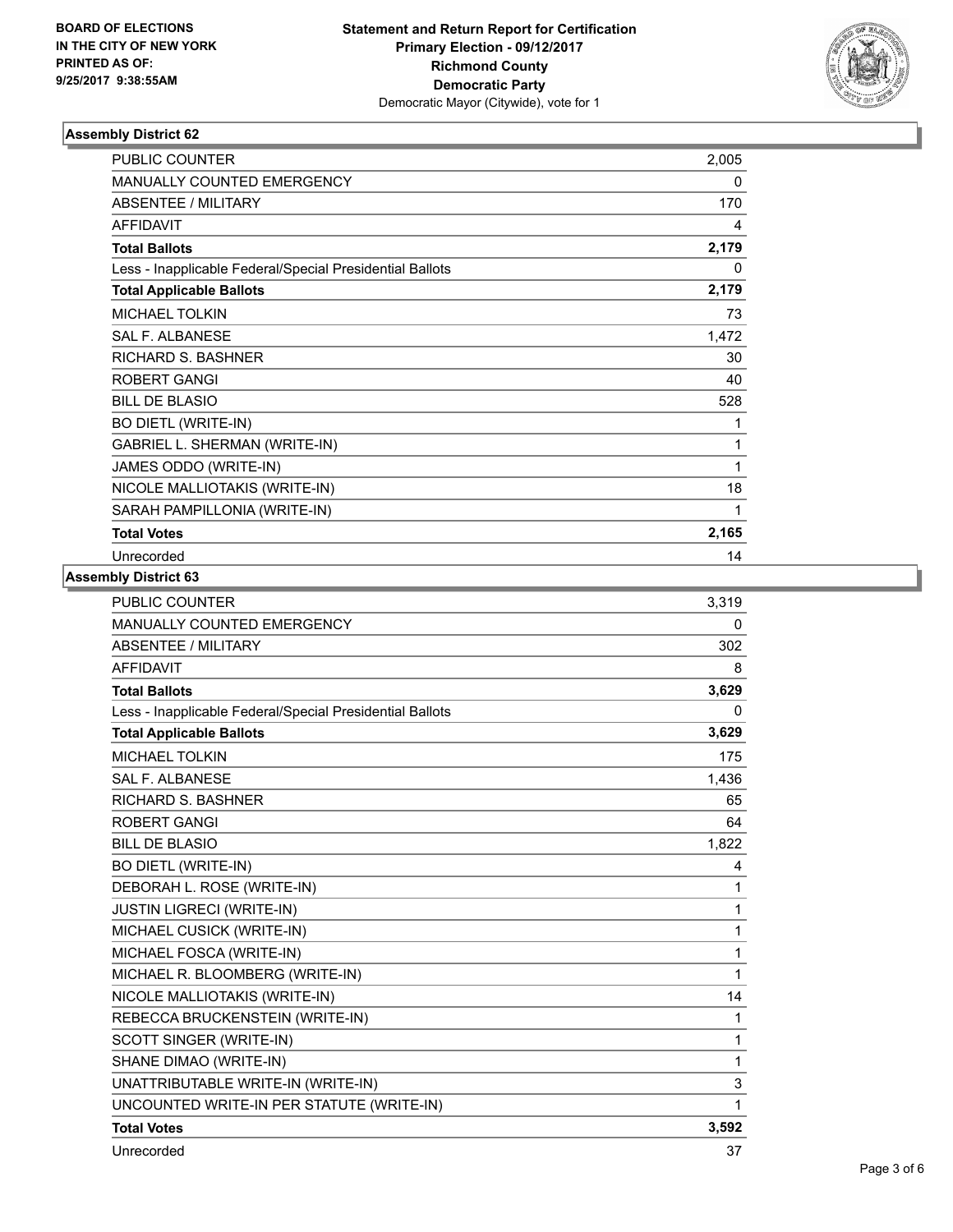

#### **Assembly District 64**

| <b>PUBLIC COUNTER</b>                                    | 1.859        |
|----------------------------------------------------------|--------------|
| <b>MANUALLY COUNTED EMERGENCY</b>                        | 0            |
| <b>ABSENTEE / MILITARY</b>                               | 216          |
| <b>AFFIDAVIT</b>                                         | 10           |
| <b>Total Ballots</b>                                     | 2,085        |
| Less - Inapplicable Federal/Special Presidential Ballots | 0            |
| <b>Total Applicable Ballots</b>                          | 2,085        |
| MICHAEL TOLKIN                                           | 113          |
| <b>SAL F. ALBANESE</b>                                   | 1,059        |
| <b>RICHARD S. BASHNER</b>                                | 27           |
| <b>ROBERT GANGI</b>                                      | 29           |
| <b>BILL DE BLASIO</b>                                    | 793          |
| BO DIETL (WRITE-IN)                                      | 2            |
| HILLARY CLINTON (WRITE-IN)                               | $\mathbf{1}$ |
| JOHN LUI (WRITE-IN)                                      | 1            |
| NICOLE MALLIOTAKIS (WRITE-IN)                            | 25           |
| SAL SCIBETTA (WRITE-IN)                                  | 1            |
| SAMUEL STEINBERG (WRITE-IN)                              | 1            |
| TOM MAZZA (WRITE-IN)                                     | 1            |
| TONY AVELLA (WRITE-IN)                                   | 1            |
| UNATTRIBUTABLE WRITE-IN (WRITE-IN)                       | 3            |
| <b>Total Votes</b>                                       | 2,057        |
| Unrecorded                                               | 28           |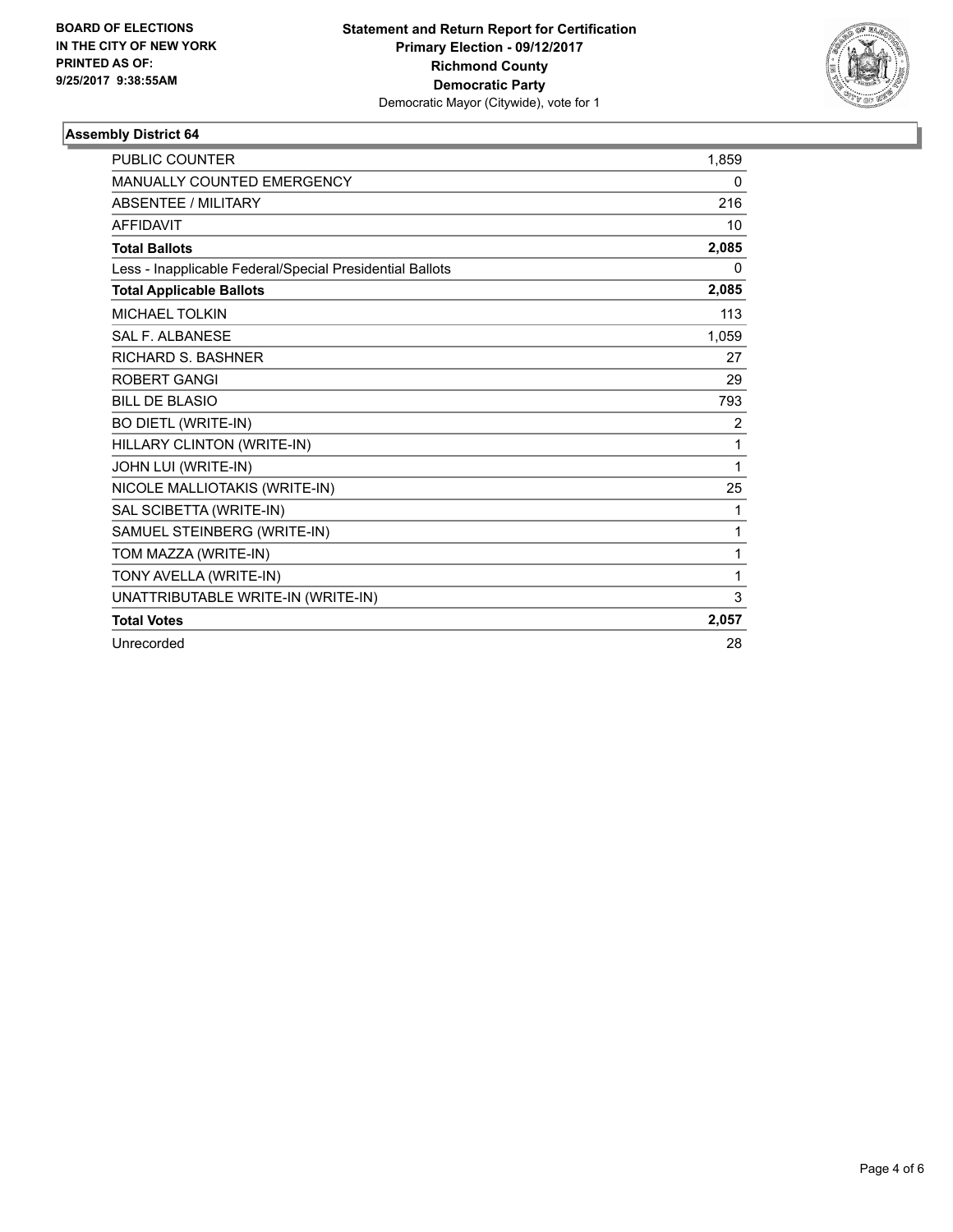

#### **Total for Democratic Mayor (Citywide) - Richmond County**

| <b>PUBLIC COUNTER</b>                                    | 13,924         |
|----------------------------------------------------------|----------------|
| MANUALLY COUNTED EMERGENCY                               | 0              |
| <b>ABSENTEE / MILITARY</b>                               | 1,141          |
| AFFIDAVIT                                                | 51             |
| <b>Total Ballots</b>                                     | 15,116         |
| Less - Inapplicable Federal/Special Presidential Ballots | 0              |
| <b>Total Applicable Ballots</b>                          | 15,116         |
| <b>MICHAEL TOLKIN</b>                                    | 611            |
| <b>SAL F. ALBANESE</b>                                   | 5,423          |
| <b>RICHARD S. BASHNER</b>                                | 241            |
| <b>ROBERT GANGI</b>                                      | 246            |
| <b>BILL DE BLASIO</b>                                    | 8,195          |
| ABIGAIL HART (WRITE-IN)                                  | 1              |
| <b>BARACK OBAMA (WRITE-IN)</b>                           | 1              |
| <b>BO DIETL (WRITE-IN)</b>                               | 12             |
| DEBORAH L. ROSE (WRITE-IN)                               | 2              |
| GABRIEL L. SHERMAN (WRITE-IN)                            | 1              |
| HILLARY CLINTON (WRITE-IN)                               | 1              |
| JAMES ODDO (WRITE-IN)                                    | 3              |
| JEREMY BALLOONS (WRITE-IN)                               | 1              |
| JOHN LUI (WRITE-IN)                                      | 1              |
| <b>JUSTIN LIGRECI (WRITE-IN)</b>                         | $\mathbf{1}$   |
| MADELIN MUNOZ (WRITE-IN)                                 | 1              |
| MICHAEL CUSICK (WRITE-IN)                                | 1              |
| MICHAEL FOSCA (WRITE-IN)                                 | 1              |
| MICHAEL R. BLOOMBERG (WRITE-IN)                          | $\overline{2}$ |
| NICOLE MALLIOTAKIS (WRITE-IN)                            | 75             |
| RAYMOND PETERSON (WRITE-IN)                              | 1              |
| REBECCA BRUCKENSTEIN (WRITE-IN)                          | 1              |
| ROBERT HOLST (WRITE-IN)                                  | 1              |
| RUDOLPH GUILIANI (WRITE-IN)                              | 1              |
| SAL SCIBETTA (WRITE-IN)                                  | 1              |
| SAMUEL STEINBERG (WRITE-IN)                              | 1              |
| SARAH PAMPILLONIA (WRITE-IN)                             | 1              |
| SCOTT SINGER (WRITE-IN)                                  | 1              |
| SHANE DIMAO (WRITE-IN)                                   | 1              |
| TERRANCE THORNTON (WRITE-IN)                             | 1              |
| THOMAS ANNARUMMA (WRITE-IN)                              | 1              |
| TOM MAZZA (WRITE-IN)                                     | 1              |
| TONY AVELLA (WRITE-IN)                                   | 1              |
| UNATTRIBUTABLE WRITE-IN (WRITE-IN)                       | 11             |
| UNCOUNTED WRITE-IN PER STATUTE (WRITE-IN)                | 3              |
| <b>Total Votes</b>                                       | 14,847         |
| Unrecorded                                               | 269            |